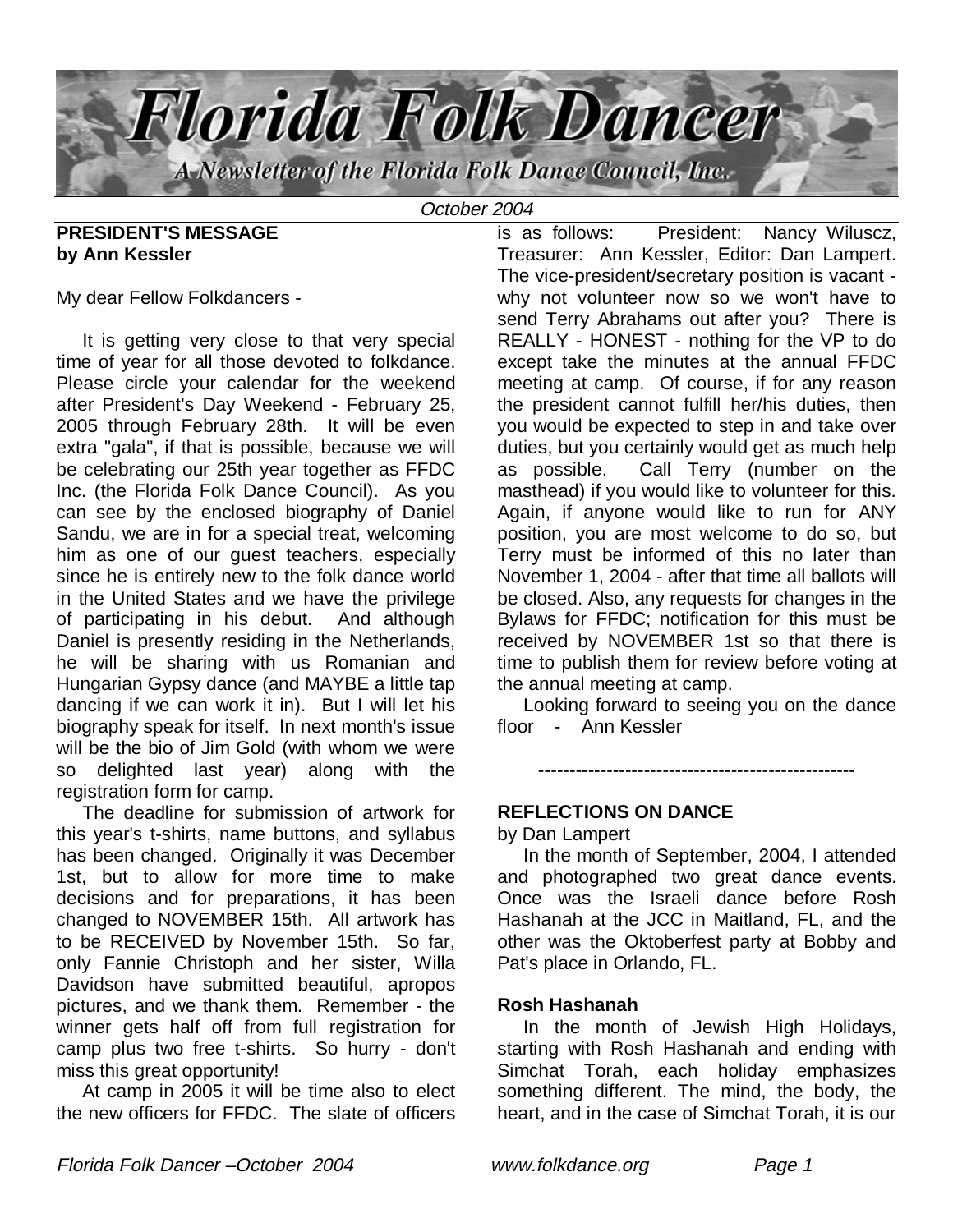feet. And here is where the tradition of dancing is intertwined with the Jewish faith. J. Goldman wrote of the Simchat Torah: "We simply dance and dance and dance with the Torah until our feet cannot dance anymore... Reality is such that we cannot sustain this close relationship to G-d. We must leave the comfort of G-d's intimacy to seek our fortune in the world. That is the importance of Simchat Torah. We must know that even with the lowest aspect of our being, our feet, we can be connected with G-d."





Both pictures from Israeli folk dancing on 9-13-2004, just before Rosh Hashanah. Location: The JCC in Maitland.

### **German Oktoberfest**

 I found an interesting web page (created by Ruth Reichmann) on the history of Oktoberfest. She wrote "Oktoberfest originated in 1810 in Munich. It all started out as a wedding reception which included horse races in a Wiese (meadow). King Maximillian of Bavaria gave a reception to celebrate the wedding of his son, Prince Ludwig, and Princess Therese of Sachsen-Hildburghausen... Because the celebration was so successful, King Maximillian decided to hold one every year in the meadow. The meadow was then named Theresienwiese after Ludwig's bride, Therese. The Theresienwiese is still an open field in the city of Munich, about 5 American football fields long."

 The Oktoberfest today is 16 days of drinking, eating, singing and dancing. There are parades and contests, too. Millions of people from all over the world go to Munich, Germany, to celebrate. When the music starts, people start swaying back and forth at the tables. It's also obvious to me, that over time, the music and the beer caused people to lose their inhibitions about dancing -- and they have created many folk dances! These dances are made more wonderful by the traditional costumes -- Lederhosen for the men and colorful Dirndl (flowery dresses) for the women.



Everyone's moving in different directions, taking alternating left and right hands. It's either complex motion or just plain fun!



Men in a mixer dance, circling in the middle. Both pictures from Orlando International Folk Dancing Group on 9-29- 2004. Location: the barn behind Bobby and Pat's house on Berry Dease Road in Orlando, FL.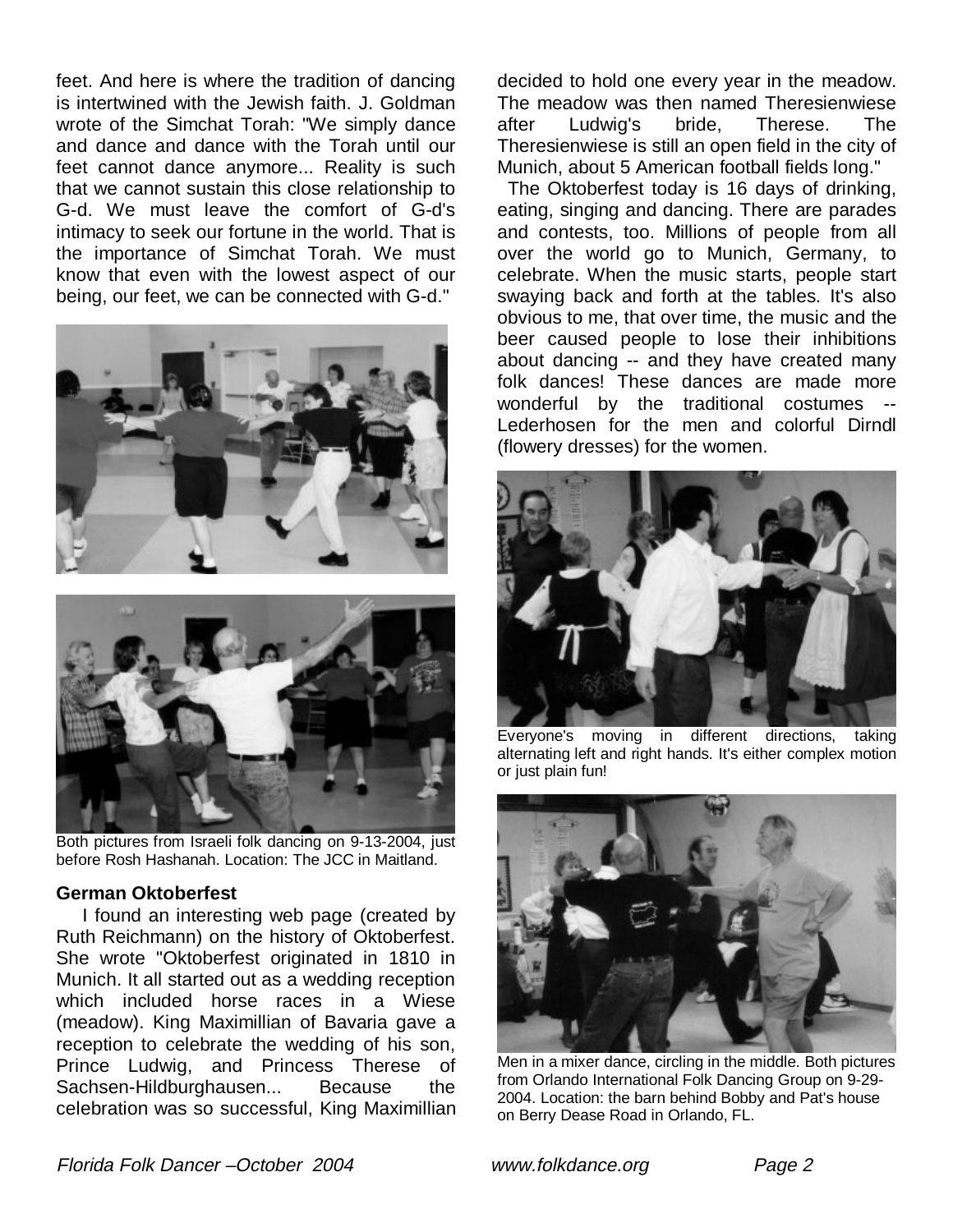# **LETTERS TO THE EDITOR**

From George Fogg, georgedance@earthlink.net

Hello Dan -- Well, my friend, I was some surprised to read 'bout myself in the July-August 2004 issue FFD. I was indeed thrilled that my few simple words had made an impression. And I was even more surprised that anyone listened.

 It is unfortunately true that everyone seems to be too involved with themselves to be aware of others around them.

 I have just returned from KDI, Murray, KY where we had a bit of a walk between the Dorm and the dance hall. It was a lovely walk on a bridge, which spanned a main street. The sides before reaching the bridge were planted with ornamental grasses and flowering trees. During the walk I would pass a number of folks of their way to wherever. It was interesting to see how many acknowledge that I was passing and how many continued along without so much as a nod. However, if I greeted first then there was generally a response and sometimes with a look of surprise.

 Here in the city of Boston I greet folks along my short street but once I hit the main streets, I stop my actions. But once I am in the PO where I am generally headed, I become a chatterbox & chat up the clerks. They have become use to me and have been chatting back to me - even before I sometimes have a chance.

 Now when dancing -- it is a social occasion, but with some you'd think it was not such. I am continuously saying, "It is a social activity!" After all we are social creatures so why do we have to be educated to be so? It is the fear we may have to give of ourselves. But how shallow we become if we can't give a smile, a nod, or best a hug. These actions are not one-way streets because if you give a hug you get one back.

### **ATLANTEANS VISIT ROMANIA**

 - By Sara and Jim Osborn and Adele Northrup, Atlanta Folk Dancers (submitted in July, just before summer break, but still interesting now in October!!)

---------------------------------------------------



 The Southeast was represented at Theodor and Lia Vasilescu's second Romanian tour that ended just in time for some of the participants to go on Mel Mann's river cruises. Last year we traveled mainly in the Transylvania region and this year we concentrated on the Moldavia area and a different part of Transylvania. The scenery in both these areas of Romania is beautiful; and dancing in several small villages and learning the dances from each was the highlight. Cities such as: Bicaz, Bacau, Gura Humorului, Bistrita, villages of Partestii de Jos, Salva, Cosbuc, Sieut and Sieu and more. (Try to find those on your Romanian map!) In each village we were greeted by the mayor, and each mayor was more long-winded than the previous one. Also, in each village we experienced the traditional greeting of bread and salt and the local dance groups performing in their "culture halls" or out of doors.



It was loads of fun and we learned many new dances, for not only did we dance with the villagers, but we would have dance classes in the mornings or, if sight seeing, in the evenings.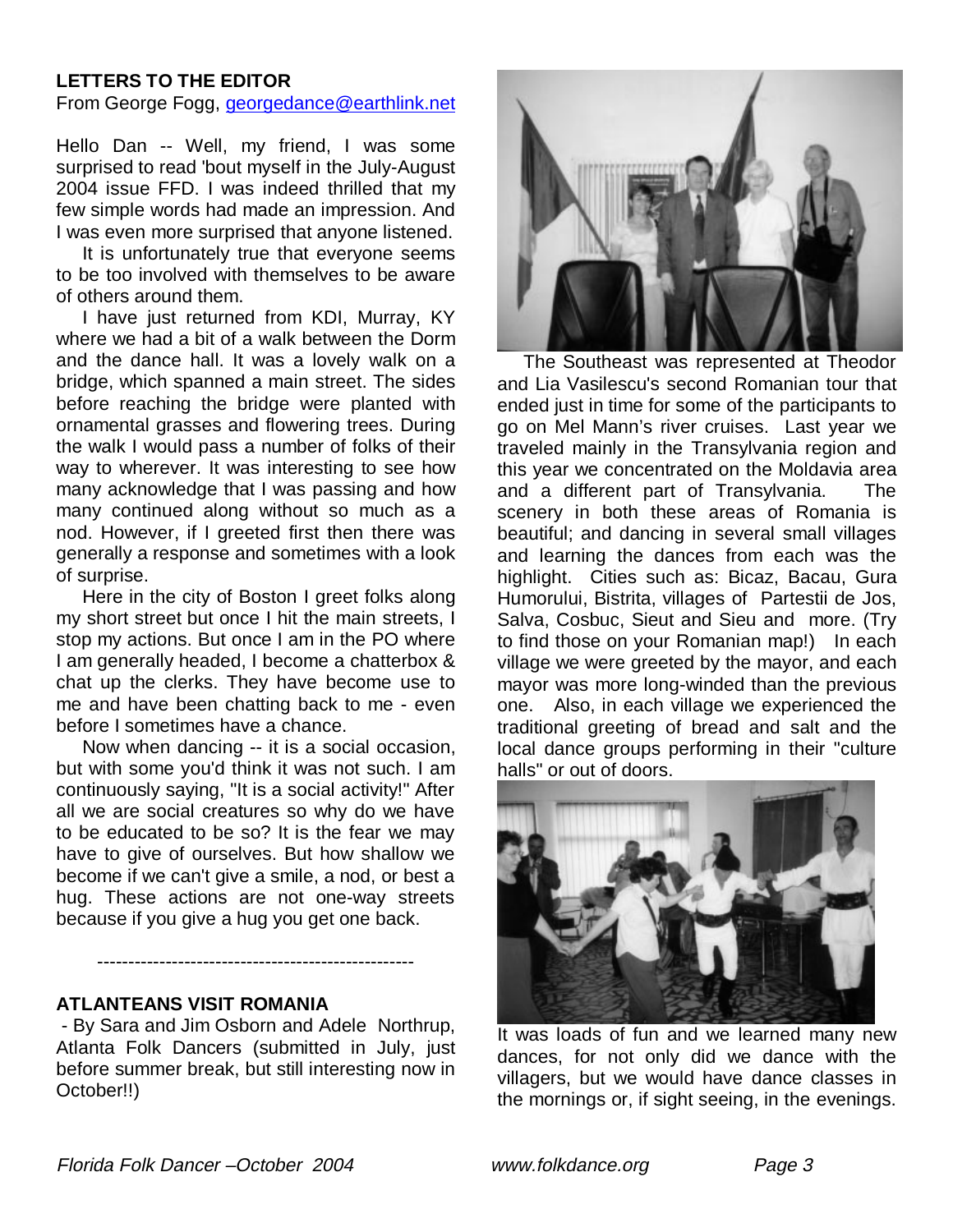Lia was along this year and she is so well organized that she kept the trip running smoothly, even with 40 participants, from the U.S. and Canada. If you want to see Romania, we recommend this tour, at least if the Vasilescus do it again.

---------------------------------------------------

### **GREETINGS FROM GAINESVILLE**

From Raluca <rarosca@ufl.edu>

 Just thought to keep you'all updated on all the dance we do inside and outside our premises (that's outside Weaver Hall rec room, where everyone is welcome regardless of their age, shape, social status or dance ability; see http://grove.ufl.edu/%7Efolkstep/FDsched.htm# Weaver for instructions on how to get there if you are in town and willing to dance).

 On June 25, Kim drove Yang and Raluca to Hampton, 18 miles Northeast of Gainesville to the Peace Camp organized by the Florida Coalition for Peace and Justice, where the three of them performed Dansul Fetelor de la Crihalma (Romania), Keciko (Turkey) and Rustemul (Romania), and taught Port Said (Syria), An Dro Retourne (French/Brittany), Alunelul (Romania) and Yolanda (novelty S American). The audience totally enjoyed it, and everyone but the dog participated in the dances.

We already held 3 meetings in Weaver hall. and while the number of participants varies with the week, the level of energy is mostly high. Don't hesitate to join us on Fridays 8:15 - 11! The room has some quiet corners perfect for sleeping babies or cardboard castle players, so when we are in there we get to see more of our dancing parents and their future dancers( Eilia, Talia, Alex, Alla and Nika, Tina's boys)

 Talking about future dancers, on July 23 we did another children performance, this time for a summer camp at the Hippodrome. Randy, Josan and Raluca were able to take a longer lunch break on Friday, and they came downtown to dance & teach inside the Hippodrome movie theater. Well, out of the 75 kids in the camp, age 8-16, more than half joined in dancing An Dro Retourne, Port Said

and Bhangra (with Josan showing up in his red bhangra costume, his dance got quite a following). Seeing all of them joining in dance was quite a sight! And it gave me hope that one of these days, the number of young folk dancers we'll be growing again.

Until then, see you all dancing, Raluca

Here is the list of events with brief info: **Sun, Oct. 3**, Polish Festival, Titusville, Fox Lake Park, 11am-6pm **Sat, Oct. 9**, German-American Society Oktoberfest, Casselberry (Orlando area), 381 Orange Lane, 3pm-Midnight **Sat-Sun, Oct. 8-9**, Greek Festival, St. Augustine, 904-829-0504 **Fri-Sun, Oct. 15-17**, Greek Festival, Maitland (Orlando area), 407-331-4687 **Sat-Sun, Oct. 23-24**, Fall Fling, Melbourne Village **Fri-Sat, Oct. 22-23**, Greek Festival, Tallahassee, 850-877-0747 **Fri-Sun, Oct. 29-31**, Greek Festival, Lecanto, 352-527-0766 **Fri-Sun, Nov. 12-14**, Greek Festival, Melbourne, 321-254-1045

#### ---------------------------------------------------

### **ANNOUNCEMENT:**

Free Folk Dancing on a great wooden dance floor! Classes are in Ocala on Friday mornings from 10:00 to 11:30 A.M. and ALL are welcome at no charge. Please call Jo Ann Terkowski at (352) 873-2312 before coming for directions to the place, or for possible date changes.

---------------------------------------------------

### **Fall Fling 2004**

**Saturday Oct 23**, 11:00 a.m. to 11:00 p.m. **Sunday Oct 24**, 9:00 a.m. to 11:00 a.m.

 Join the South Brevard International Dancers for an all day dance party. Potluck at noon.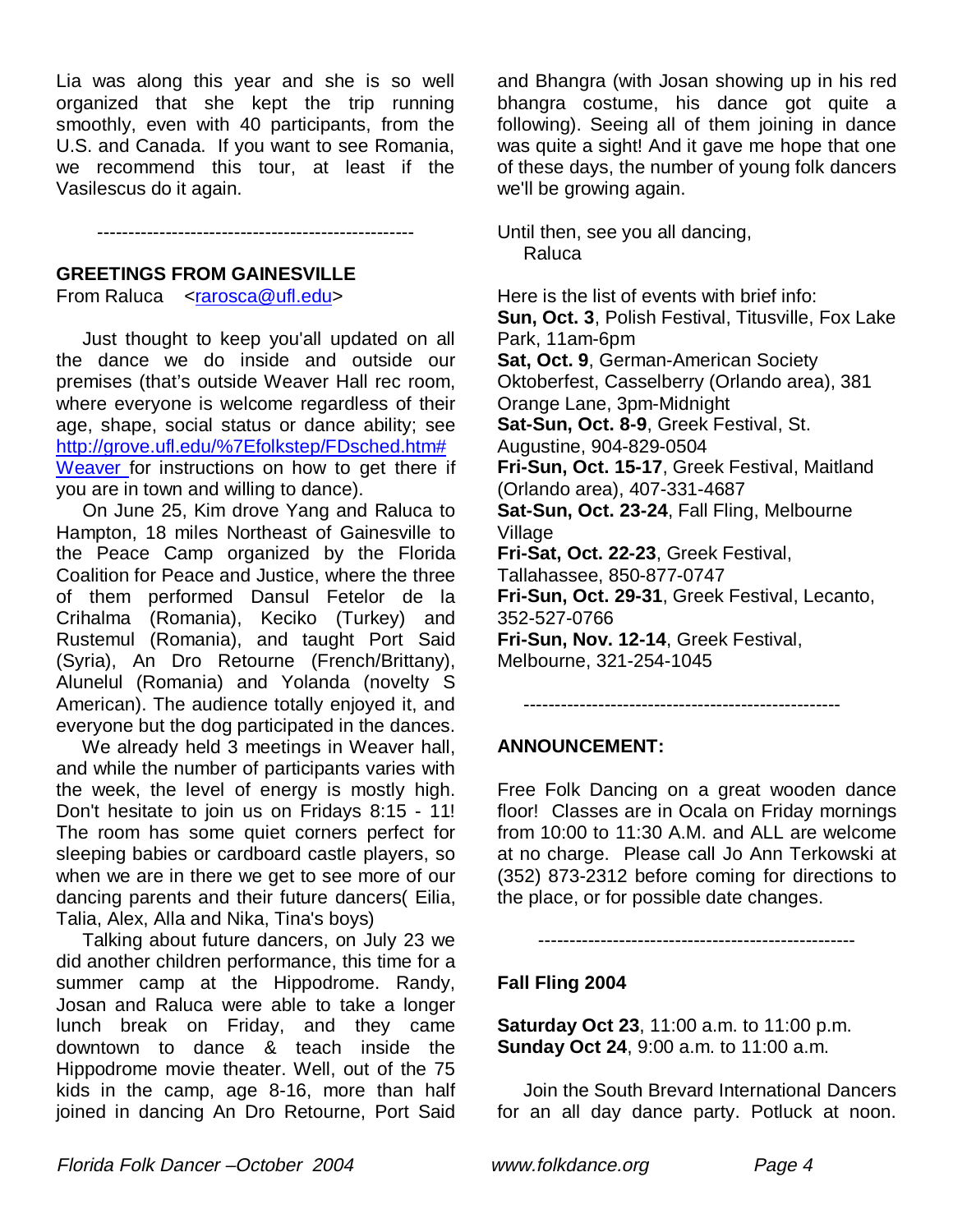Bring a dish to share. Carry-in (plus leftovers) at supper. Toss in \$4.00 for Hall rent Saturday. On the wooden floor of the Historic Community House in Melbourne Village, Florida Call John or Barbara Daly 321-951-9623 for more info.

 Fall Fling is a full day of fun dancing. This year we are trying an experiment. We are announcing a program of dances which we'll do from 1:00 to about 4:00 pm. Generally the all request program has worked well, but I thought that if people have an idea of what is coming, they may be able to review some of the dances beforehand. Of course the idea was to get the list out six to eight weeks ahead of time so people would really have some time to prepare, but events seemed to overcome us.

 We've left room on the program for plenty of request dances, and the evening program is all request as usual. Fall Fling has always been about doing what people want, so please let me know how it goes.

 Dancers at all levels are welcome. Not surprisingly the program is geared to the more experienced dancer, but we've tried to include some that will be accessible to relatively new dancers. There will be little teaching, although we will briefly walk through dances that require interaction among all the dancers so that everyone can enjoy the dance together.

 Other than the program, the format on Saturday will be similar to previous years. We'll set up and start dancing by 11 in the morning. Around noon, we'll set up tables and have a potluck lunch. Then, back to dancing. We'll break again at suppertime. A smoked turkey, roast pork, or something similar may appear courtesy of John and Barbara to help supplement the leftovers from lunch. And we can bring in more food if we need it. Following supper, we'll dance again until everybody is worn out or 11:00 pm, whichever comes first.

We do have to pay for use of the hall, so there will be an offering basket. If everyone puts in \$4.00 we should come out about right. We've also rented the Hall for Sunday and plan an informal morning for those who may not have gotten enough on Saturday. Sunday may tend to be more couple dances. We can adjust plans to suit people's interest but the present plan is to start at 9:00 and break up around lunchtime.

 Our Flings are always sort of impromptu happenings. Come and help us work it all out.

# **Driving Directions**:

Choose your own best way of getting to Melbourne. If you've come to previous Fall Flings, this will not be much different. All roads seem to lead to I-95, so from the intersection of I-95 and New Haven Ave (U. S. 192) go east on New Haven Ave. The first traffic signal should be John Rodes Blvd. The next should be Wickham Rd, followed by Minton Rd., and then Dayton Blvd. There is a Home Depot on the right; you want to make a left at this light onto Dayton Blvd. On Dayton, go almost to the end, just before the bridge there will be a wooden sign on the right saying "Historic Site -- Community House." This is Hall Rd. Turn right, yes it's a dirt road, and follow it to the building, which looks like an old barracks painted white. That's exactly what it is. Park in front of the building or around to the back, but please don't block access to the town garage and impound yard or the swimming pool. We'll work out parking depending on how many cars show up. There's plenty of room but there's no designated places so we just have to use common sense.

# -------------------------------------------------

### **THE MOUNTAIN PLAYSHOP**

 Autumn Leaves is featuring Nicolaas Hilferink and Romanian Dances this year, October 22-24, 2004. If you send in your registration, postmarked October 6th 2004, the total fee for the workshop is \$75, if you add \$5 for the Saturday lunch by the lake, total cost is \$80; postmarked after the 6th, the cost is \$80 for and \$85 for fee and Sat lunch. You can save 5 to 10 buckeroos with early registration.

 For more information, call Kate Croy at 615- 889-2010; or e-mail Janet Epstein, Depst98336@aol.com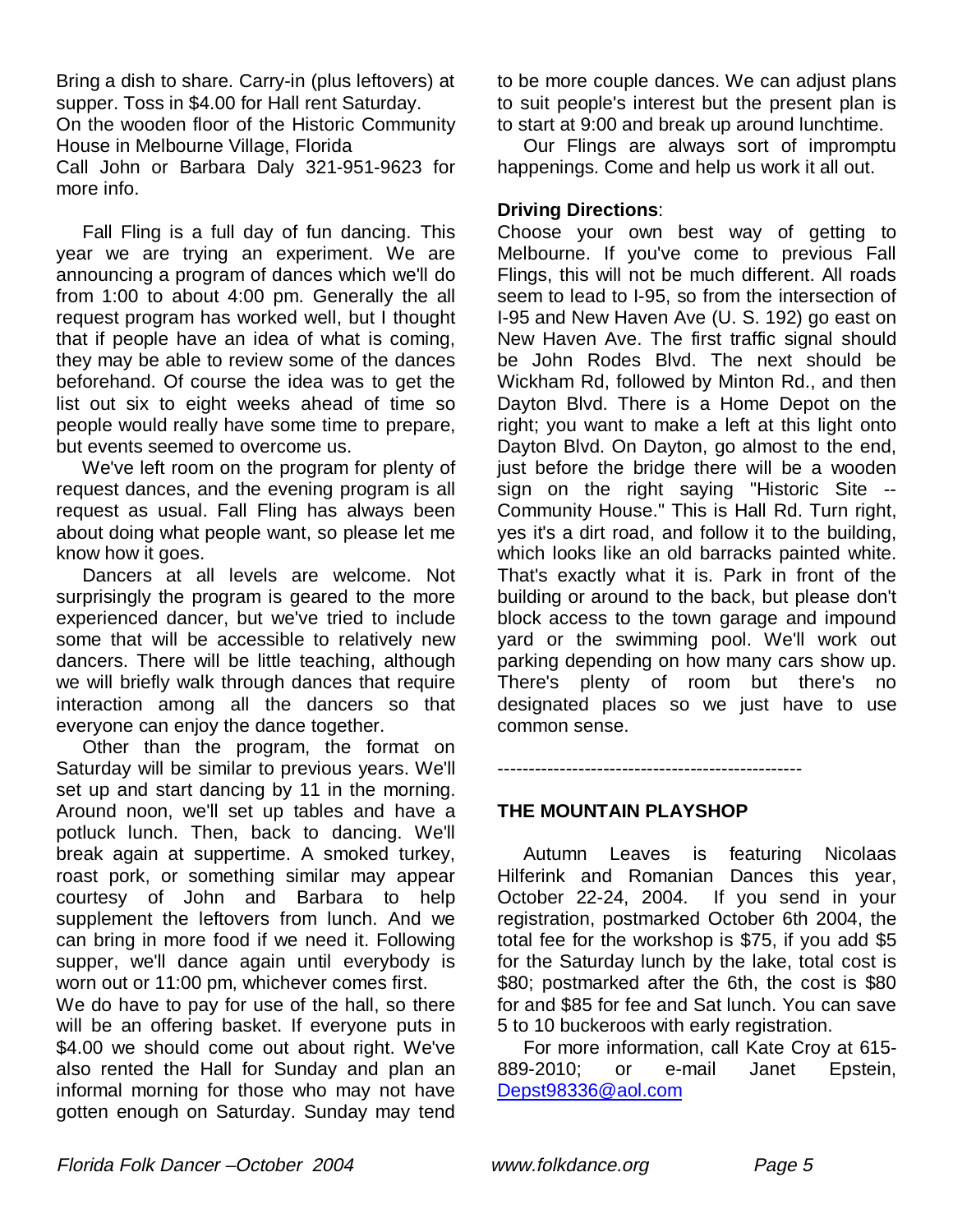Send registration to: Kate Croy PO Box 148784 Nashville TN 37214

Checks should be payable to "Nashville International Folk Dancers," and sent along with your name and contact information (snail-mail, phone and/or e-mail)

Schedule (Times below are Central Daylight Time)

# **Friday, October 22nd**

7:00pm - 8:30pm Registration 8:30pm - 10:00 Session 1: Teaching (\$15 if you are a walk-in)

# **Saturday, October 23rd**

8:00am - 9:00am Continental Breakfast (\$5 if you are a walk-in)

9:00am - 11:30am Session II: Teaching (\$25 if you are a walk-in)

11:30am - 1:30pm LUNCH BREAK (On your own)

1:30pm - 4:00pm Session III: Teaching (\$25 if you are a walk-in)

4:00pm - 7:00pm DINNER BREAK (On your own)

7:30pm - 11:00pm Dance Party (\$10 if you are a walk-in)

### **Sunday, October 24th**

8:30am - 9:30am Continental Breakfast (\$5 if you are are a walk-in)

9:30am - 12:00pm Session IV: Review (\$25 if you are a walk-in)

### NOTE:

Nicolaas will be selling professionally made CDs of his dances at the workshop (cash only); videos of the review session will also be made available (checks accepted). Nic's wife will accompany him to Nashville and assist in the dance teaching.

 You can visit our website at ww.nifddance.com and click on the Autumn Leaves XXI icon for more info about Nicolaas, whom most of you know, and other information.

If you pre-register and are interested in sleeping space (limited), indicate how many and we'll try to accommodate you. Alternatively, if you would Like motel suggestions e-mailed to you, let us know. Camping at the YMCA site is also permitted. (There are still a few cabin spaces available as well.)

### Take Care You!

Hope to see you at Autumn Leaves. We are getting excited! This will be our fourth season at the lodge hall by the lake at Camp Widjiwagan, a YMCA campsite.

Butch Durst, Former NIFD Prez and now normal member.



---------------------------------------------------

Oh my Bobby, Oh my Bobby On my God - you're 59! Only one more 'til you're 60 And yet - you're doing fine!

On the 5th day of October Back in 1945 In the town of Crawley, LA Little Bobby did arrive

Went to grade school, high school, college Was a cad cam engineer. He still uses all his talents To make the music that we hear

Started dancing in the 70's Where he met his lovely wife Built their house and had 2 children Became a farmer, what a life!

Though his heart did give a flutter He goes skiing, takes a trip Built a dance hall, we all love it When he teaches us to skip

I'm not talking about moving We don't want to have that be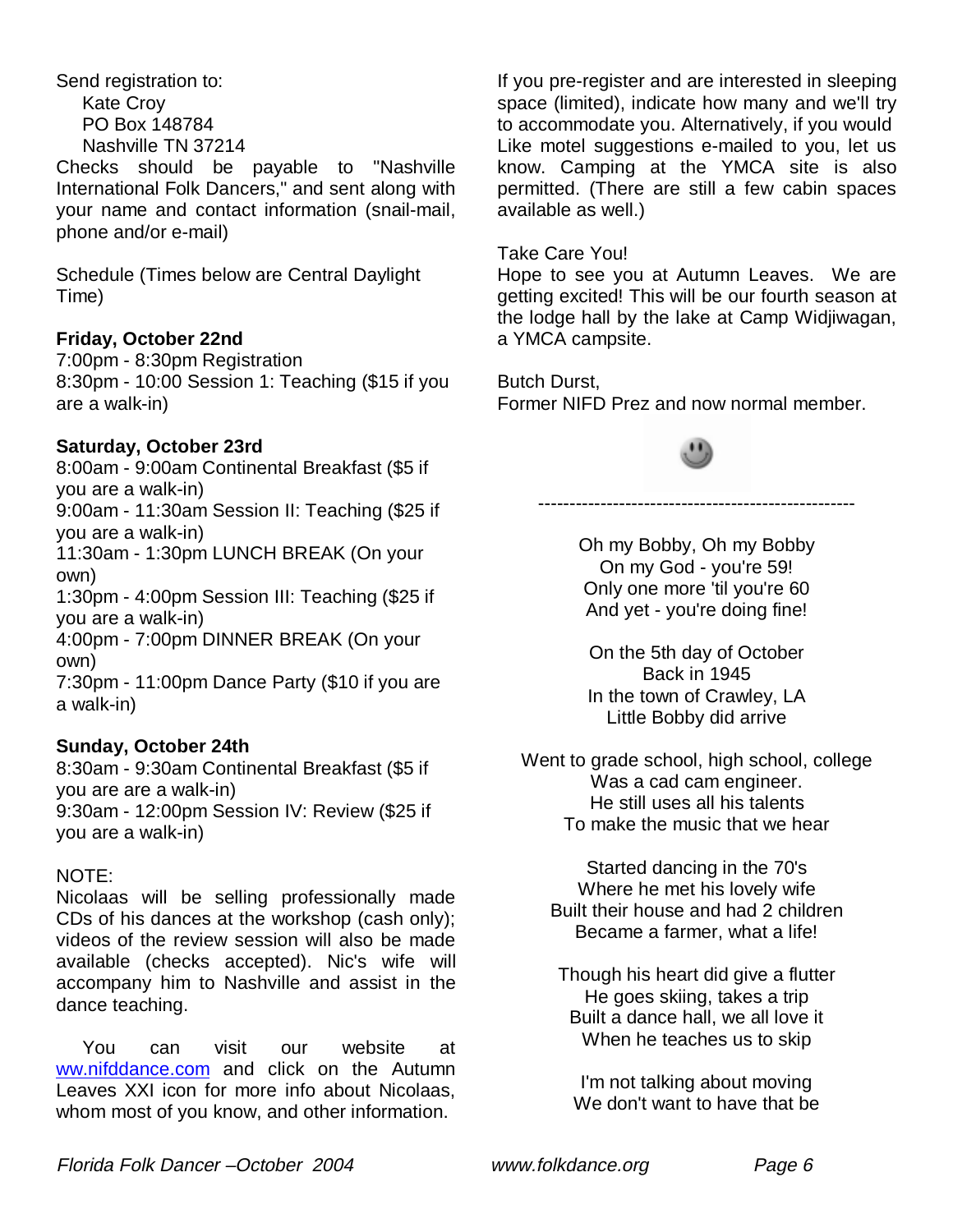Just have all your birthdays right here In Orlando - don't you see?

Happy Birthday Bobby dearest Hope that you have many more Now it's time to do some dancing Let's get back out on that floor!

Oh my Bobby, Oh my Bobby On my God - you're 59! Only one more 'til you're 60 And yet - you're doing fine!

-by Terry Abrahams 10/08/04

-------------------------------------------------

# **THE BIG "T" RETURNS**

Hi Everyone!

 I'm not sure this will make it - my computer is giving me fits, but I'll try. I'm just back from seeing the Orlando group - went over to help Bobby celebrate his birthday. Did a song, and have been requested to include it, so, if Dan has room, he can print it if he wants. Bobby and Pat's tree damage was awful! Andi and Ursula went to Sarasota - we are everywhere! Andi's back from Canada after a 4-month stay - I am SO glad she's back!

 But what I'm really back from is E. Europe. I went with Jim Gold to Hungary for the big festival in Pecs and it was truly big! And fun, and exciting. 42 countries participating. 4 venues around the town all day, and in the evening big gala events on big stages. Our hotel was very near to everything and we came and went as we wanted and it was terrific. Some audience participation, which was fun too. Finished by touring more of Hungary as well as Budapest with Jim's great guide, Adam, who also arranged and was with us, the entire trip. There were only 9 of us (which I LOVED - a few had to back out at the last minute, but for me - small is good). I can now personally, truly, recommend Jim's trips (go to his website for his trips for the coming year, including Koprivshtitsa, and Norway with Lee Otterholt). Jodi and I first spent a week in Poland, checking

out our Jewish roots, including Auswitz/Birkenau, and of course, it was beyond description. Following Hungary we went to Prague, and included a side trip to Terezin, a children's concentration camp, which was even more intense. I then went on to another tour in Croatia and Slovenia, my favorite city being Dubrovnik, but the entire area is not to be missed! I ended up in Krems, Austria for the world fencing championships and did nada. Oh well! In between all of this were many big and little awfulnesses, none of which I will describe here. Details at camp….I assume Bobby and Pat will describe their trip, some of to the same places. Ursula in the meantime is back from the Ukraine.

 October 2, two nice things happened. Maria Pasetti was honored at a luncheon for Italian-American Women for her cultural activities, a very nice affair, followed by Judith and Ernesto's 50th wedding anniversary party. Seeing their children and grandchildren was such a treat, and we all danced all day and into the night. Cory did a slide presentation (or a computer presentation - what do we call them these days?) after dinner and Hansen's dedication at the end had us all sniffling. What a wonderful time it was. They felt there wasn't room for the world (and there wasn't), so they only invited family and in-town dancers. Too bad, as you all would have loved it too!

 That party will have to take the place of Fall Fling, as we have a special Israeli Dancer (Amy) getting married the same day, and we have to be here to dance at her wedding. So, we'll see you at camp. Can you believe it's coming nearer? Before that happens, however, I'm going to Hagigah next week - an Israeli dance camp in Wisconsin. Since I missed Ruthy's camp in N.C. and will miss Machol Miami (I'm going to Mexico with Ginger - do you all remember her?) this will make up for my need for an Israeli camp! Debbie Meiten from Orlando is going too. We have a new couple from Israel in our Tuesday group, but we lost Barbara, our other new person to Washington, DC. And that's the news from Lake Woebegon, where we are still recovering from all the weather.